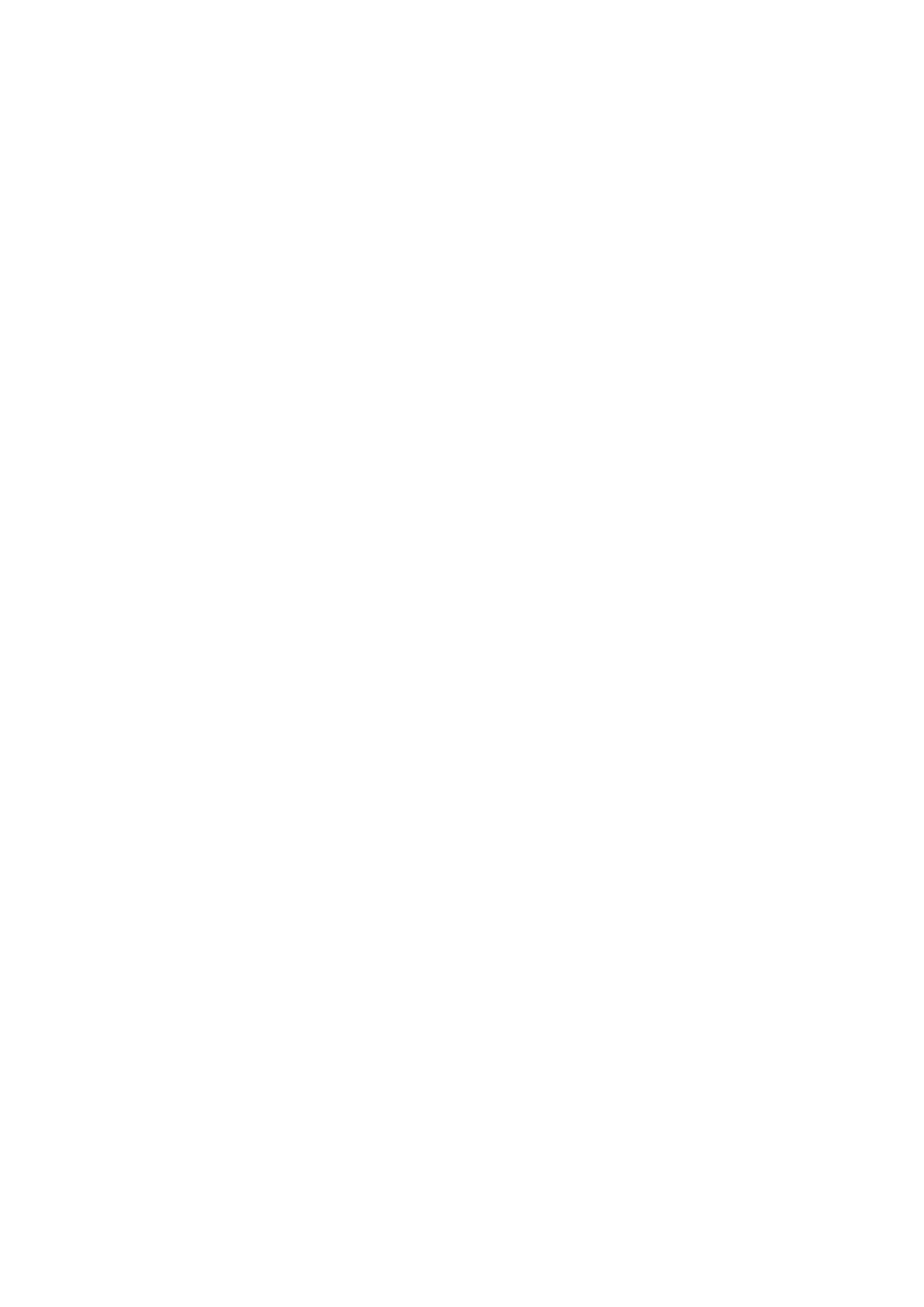The learning outcome has been published on the course webpage since the start of the semester and on the official description of the course. We have identified seven goals **L1** to **L7** that should be achieved, see appendix. Learning outcome **L6**, **L3** and to some extent **L4** and **L5** have been tested through the project work. We here test further the achievement of **L4** and **L5** as well as of the remaining goals.

**Problem 1** (L2, L5, L7) Consider the two-point boundary value problem

 $-u'' + u = f(x), \quad x \in (0, 1), \quad u(0) = 0, \quad u(1) = 0,$ 

with  $f \in C^2[0,1]$ .

**a)** Find the weak formulation of this problem. State the Galerkin method for this problem on a uniform subdivision

$$
0 = x_0 < x_1 < \cdots < x_n = 1, \qquad n \ge 2,
$$

with  $h = x_i - x_{i-1}$ . Use piecewise linear finite element basis functions.

- **b)** Write down explicitly the linear system of equations that needs to be solved to compute the numerical solution to the problem. Show that the Galerkin method has only one solution.
- **c)** Analyse the properties and sparsity of the matrix of the linear system one has to solve. Propose suitable numerical methods for the solution of this linear system. Justify your answers.
- **d**) Assume  $n = 3$ ,  $f = 1$ , find  $u^h$ .

#### **Problem 2** (**L1, L4, L7**)

Consider the trianlge  $\Omega$  bounded by the lines  $y = 0$ ,  $y = 2 + 2x$ , and  $y = 2 - 2x$ in the (*x, y*)-plane. Consider the numerical solution of Poisson's equation

$$
u_{xx} + u_{yy} + f(x, y) = 0
$$

on  $\Omega$ , with Dirichlet conditions given at all points on the boundary, using a grid of size  $\Delta x = \Delta y = \frac{1}{\Delta}$  $\frac{1}{N}$ , and using variable step-size near the boundary.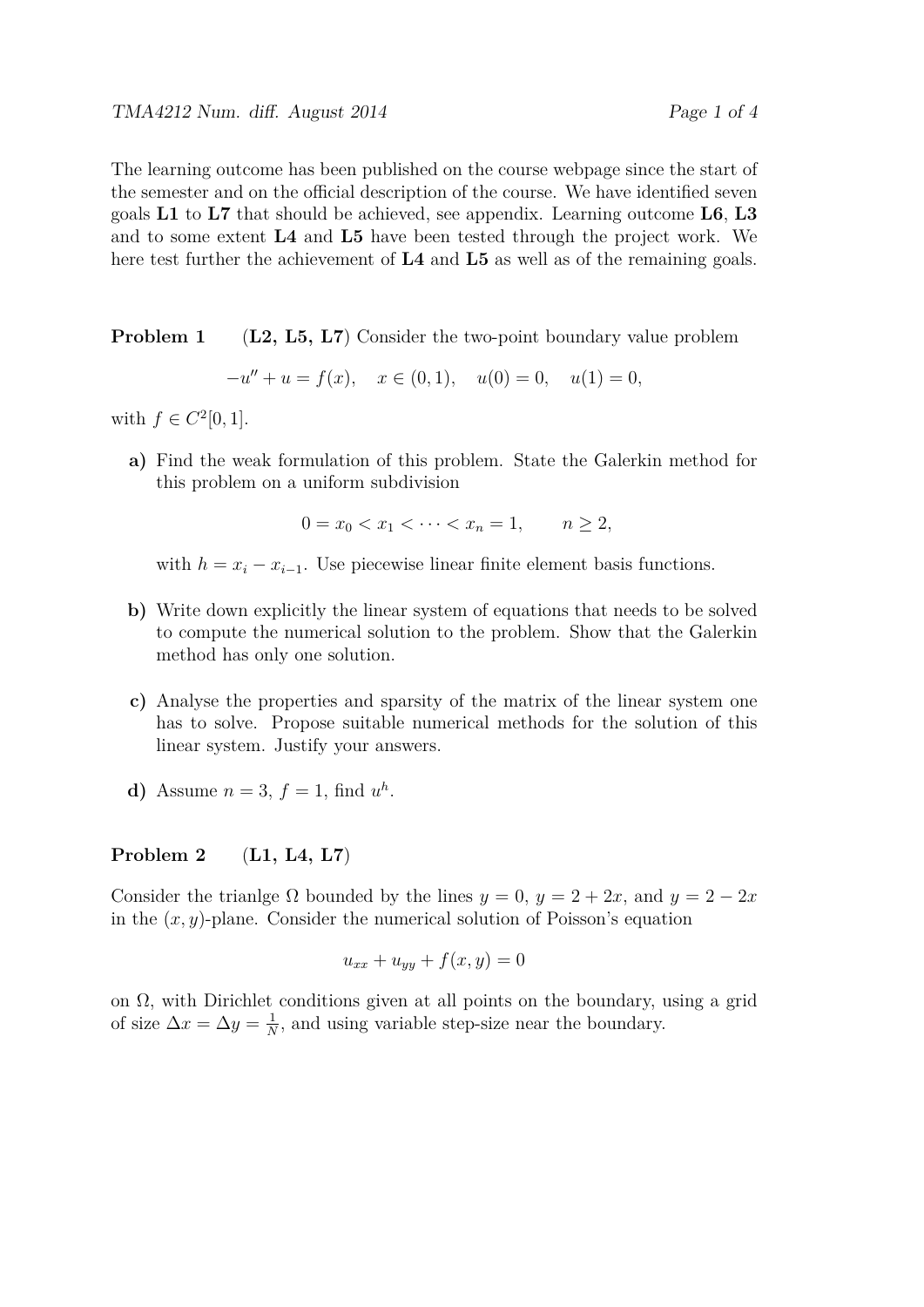**a)** The goal of this exercise is to obtain a bound for the truncation error of the type

$$
\max_{i,j} |\tau_{i,j}| \le K \, \Delta x^q,
$$

for a suitable constant *K* and a suitable integer *q*, and for the indexes  $(i, j)$ ranging over all the grid points. The solution of the considered Poisson equation is assumed to be sufficiently smooth and to have bounded partial derivatives on  $\Omega$ .

Find the truncation error  $\tau_{i,j}$  of the standard five point difference scheme at internal points, and at points adjacent to the boundary.

**b)** Show how to choose the constant *C* so that a maximum principle may be applied to the mesh function

$$
u(x_i, y_j) - U_{i,j} + C y_j^2.
$$

Deduce that the error  $u(x_i, y_j) - U_{i,j}$  is at least first order in the mesh size.

**c)** The necessity for a special scheme near the boundary could be avoided by using a rectangular mesh with  $\Delta y = 2\Delta x$ . Find the linear system you need to solve to implement such method with  $\Delta x = 0.5$  and  $\Delta y = 1$ .

#### **Problem 3** (**L1, L4 L7**)

**a)** Consider the difference scheme

$$
U_i^{n+1} = U_i^n + \frac{k}{h^2} \left( U_{i-1}^n - 2U_i^n + U_{i+1}^n \right) - k U_i^n,
$$

for the numerical approximation of  $u_t = u_{xx} - u$  with homogeneous Dirichlet boundary conditions and with initial function  $u(x, 0) = f(x)$ , on the space interval [0, 1], and with  $t \geq 0$ .

The local truncation error for this method is of second order in *h* and first order in *k*.

Prove Lax-Richtmyer stability of the scheme under the condition  $\frac{k}{h^2} \leq \frac{1}{2}$  $\frac{1}{2}$ and deduce convergence.

**b)** Perform a Von-Neumann stability analysis for this scheme.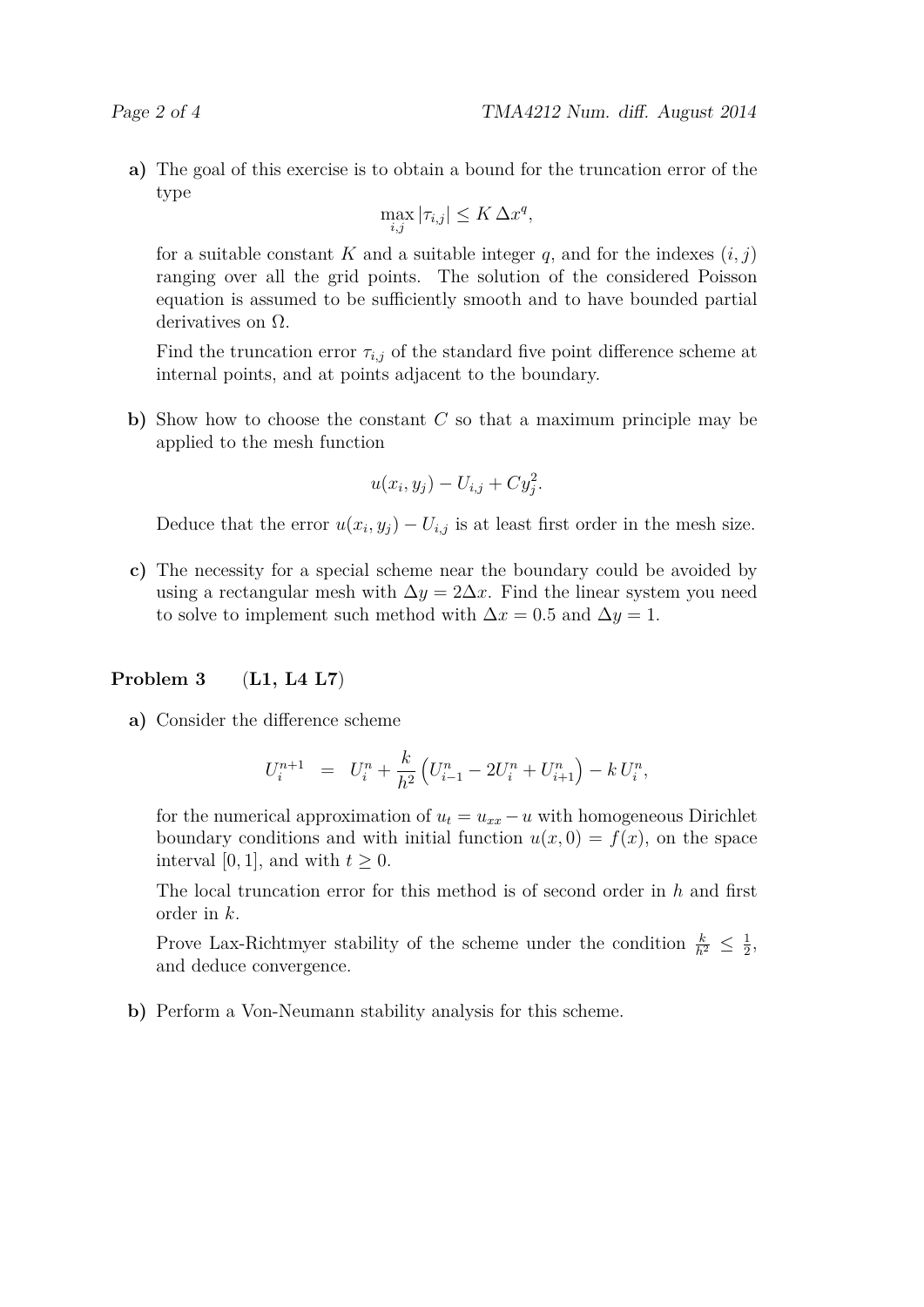TMA4212 Num. diff. August 2014 Page 3 of 4

### **Problem 4** (**L1, L4, L7**)

The characteristics of the equation

$$
u_t + au_x = 0, \quad 0 \le x \le 1
$$

when  $a = a(t) = 2t$  are

$$
x(t) = x_0 + t^2.
$$

Consider the following method applied to the given equation

$$
\frac{U_i^{n+1} - U_i^n}{k} + 2nk \frac{U_i^n - U_{i-1}^n}{h} = 0.
$$

Use the characteristics to find the CFL condition for this scheme.